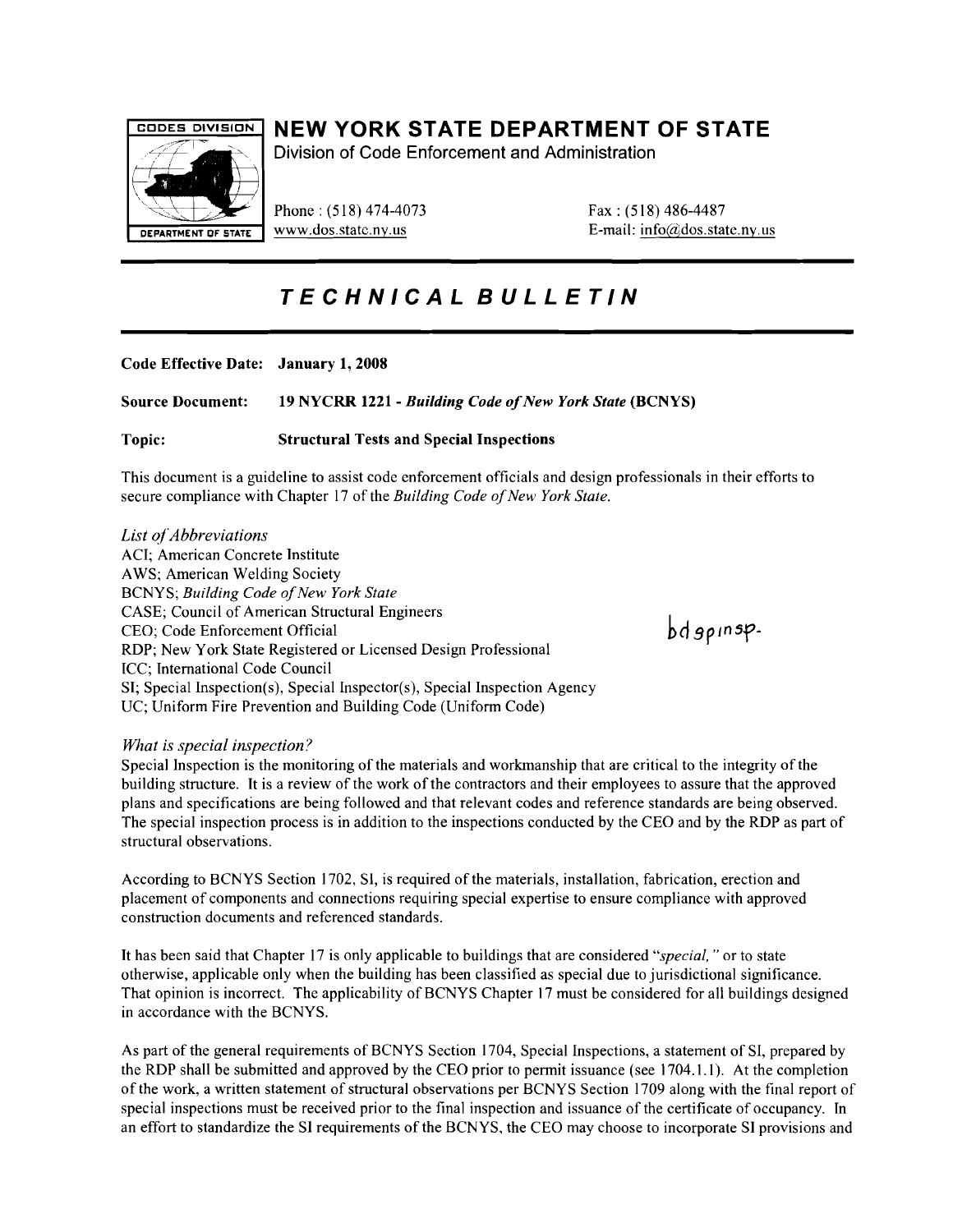requirements with their standard building permit application forms.

Exception I of BCNYS Section 1704.1 releases the special inspection requirement for work of a minor nature or as warranted by conditions in the jurisdiction as approved by the CEO. This exception is not intended to exempt special inspection requirements that the BCNYS otherwise requires.

The phrase *"work ofa minor nature"* is stated to emphasize that special inspections do not apply to all inspections that will happen during the course of a building construction project. As stated earlier, SI applies to situations where special expertise is required to ensure compliance with the approved construction documents. For example, special inspections are inspections made *in addition* to the regular inspections made by the CEO in accordance with BCNYS Section 109.

The phrase *"conditions in the jurisdiction"* refer to situations where CEO has the expertise to perform the required special inspections. For example, a CEO may be an AWS Certified Welding Inspector and choose to complete the special inspections required by Table 1704.3 for welding.

The ICC and CASE have developed guidelines and standard forms and procedures to assist with the standardization and implementation of special inspections requirements into a code enforcement program. The guidelines, along with the respective standard forms are listed below and are available from ICC and CASE.

- I. *Model Program for Special Inspection,* International Code Council
	- A. Special-inspection and Testing Agreement
	- B. Special-inspection and Testing Schedule
	- C. Special-inspection Record
	- D. Daily and Weekly Report Forms
	- E. Discrepancy Notice
	- F. Final Report Form

*Note:* ICC publications can be purchased from ICC website, www.iccsafe.org .

2. National Practice Guidelines for Special Inspections, Council of American Structural

Engineers, Prepared by the CASE Special Inspections Subcommittee.

- A. CASE Form 101, Statement of Special Inspections
- B. CASE Form 101, Schedule of Special Inspection Services
- C. CASE Form 102, Final Report of Special Inspections

*Note:* The CASE documents are available for use at the following web address:

Guidelines: www.acec.org/about/case pdf/spec inspect guidelines.pdf (provide underscore on spaces) Statement & schedule: www.acec.org/about/case pdf/spec inspect form. pdf

Final Report (Form 102): www.acec.org/about/case pdf/spec inspect report.pdf

In accordance with BCNYS Section 1704.1.1, the *Statement o{Special Inspections* shall include the following items:

- I. A complete list of materials and work requiring Sl.
- 2. The inspections to be performed and the frequency to perform them.
- 3. A list of qualified individuals, agencies or firms intended to be retained for conducting such inspections.

The RDP may choose to use the forms available from ICC and CASE in preparing the *Statement q{Special Inspections.* 

During the course of a building construction project things change. Any changes made to the approved construction documents must be approved by the CEO. Likewise, the *Statement ofSpecial Inspections* must be maintained and approved by the CEO when modifications are made. Here are two examples: *Example 1:* 

During the course of a steel frame erection the welding Sl becomes injured and the RDP acting as the owner's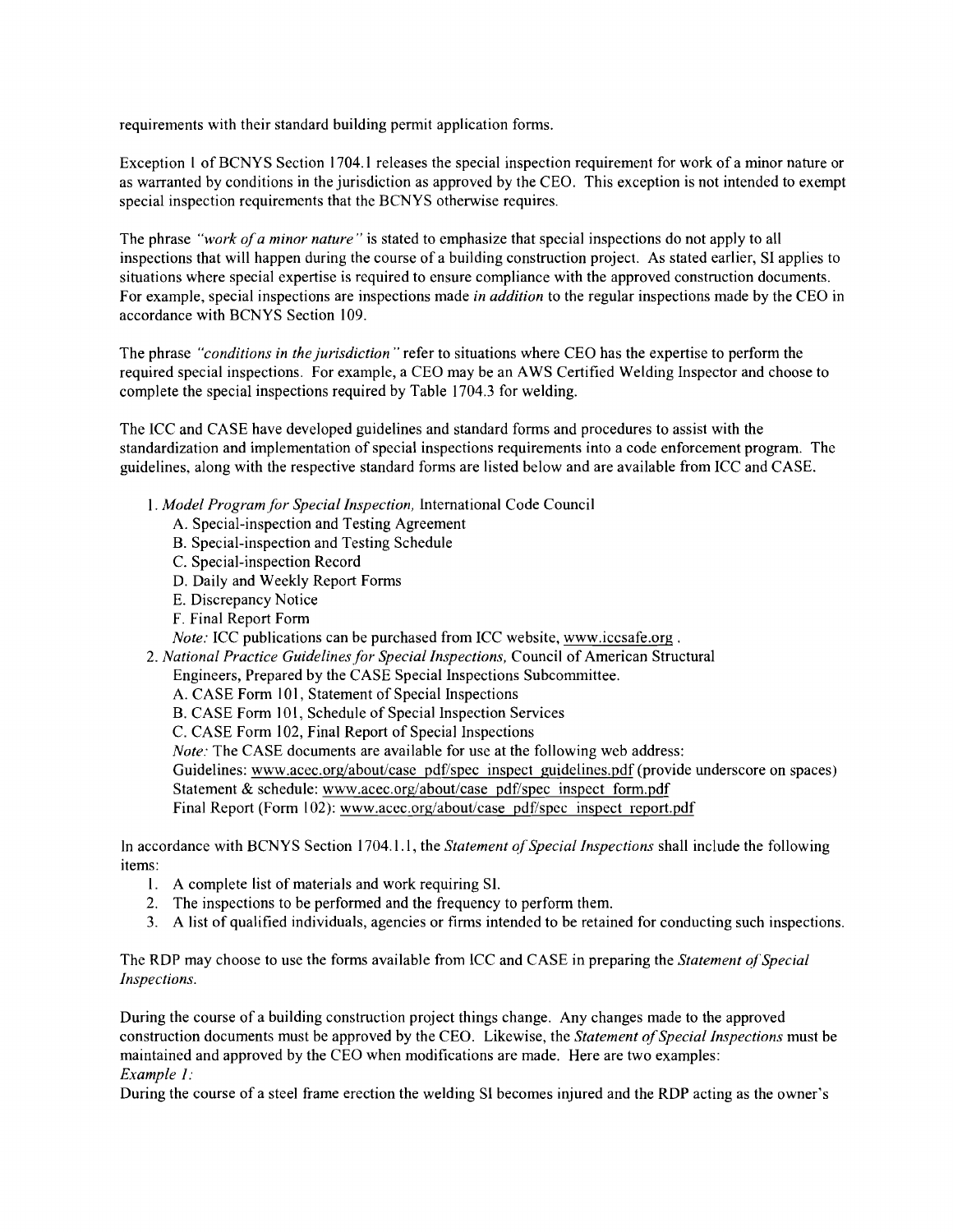agent is forced to employ another SI that was not identified on the *Statement of Special Inspections*. At this point, the RDP must modify the *Statement of Special Inspections* to include the SI who will continue the work. Again, this modification is subject to the approval of the CEO.

### *Example 2:*

The owner has not retained the RDP for services during the construction phase of a building construction project. During the construction phase. the owner decides to add a story and increase potential number of tenants. The owner employs a different RDP to design the modifications. At this point, the newly retained RDP must provide a modified *Statement ofSpecial Inspections* as well as the modified design to the CEO for approval.

### *Responsibilities*

The special inspection process is in addition to those inspections conducted by the CEO and by the RDP of record as part of periodic structural observation. Good communication between the SI and the RDP(s), contractor(s) and the CEO is essential to project quality assurance.

### *Responsibilities ofthe CEO*

Of all of the parties involved in the building construction process, the CEO is the only one with the legal authority to enforce the special inspection provisions of the BCNYS. The employment of a SI does not relieve the CEO from any of the inspection requirements of BCNYS Section 103.

The CEO shall:

*1. Review submitted documents for compliance with SI requirements.* The CEO is charged with the legal authority to review the plans, specifications, special inspection program, and other documents for compliance with the BCNYS

*2. Approve the SI program.* Prior to the issuance of a building permit, the CEO is responsible for approving the SI program prepared by the RDP. The CEO may request a preconstruction meeting to review the project with all the members of the construction team.

*3. Approve Sf.* The CEO is responsible for determining the competence of the SI's for the types of work they will be inspecting.

*4. Monitor SI activities.* The CEO should monitor the SI activities to assure that the approved SI are performing their duties when work requiring SI is in progress.

*5. Review SI reports.* The CEO receives and reviews SI reports.

*6. Perform final inspection.* The CEO shall not perform the final inspection or issue a certificate of occupancy until the final SI report has been reviewed and approved.

## *Responsibilities ofthe Special Inspector*

The SI shall:

I. *NotifY the contractor* of their presence and responsibilities at the job site.

*2. Observe assigned work.* The SI shall inspect all work for which they are responsible for conformance with the plans and specifications approved by the CEO. Perform SI in a timely manner to avoid delay of work.

*3. Report nonconforming items.* SI shall bring all nonconforming items to the immediate attention of the contractor for correction. If any such item is not resolved in a timely manner or is about to be incorporated into the work, the CEO and the RDP shall be notified immediately and the item noted in the SI's written report. The SI shall write a separate report to be posted at the job site regarding noted discrepancies that should contain, as a minimum, the following information about each nonconforming item:

a. Description and exact location

- b. Reference to applicable plan sheets, details and specifications
- c. Resolution or corrective action taken and the date.

*4. Provide timely reports.* The SI shall complete written SI reports for each visit to the site. The SI shall furnish these reports directly to the CEO, the RDP, and others as designated. These reports shall be organized on a daily format and will be submitted to the CEO at the approved times or frequency. In the reports the SI should:

a. Describe SI and tests made, with applicable locations.

b. Indicate how nonconforming items were resolved.

c. List unresolved items, parties notified, time and method of notification.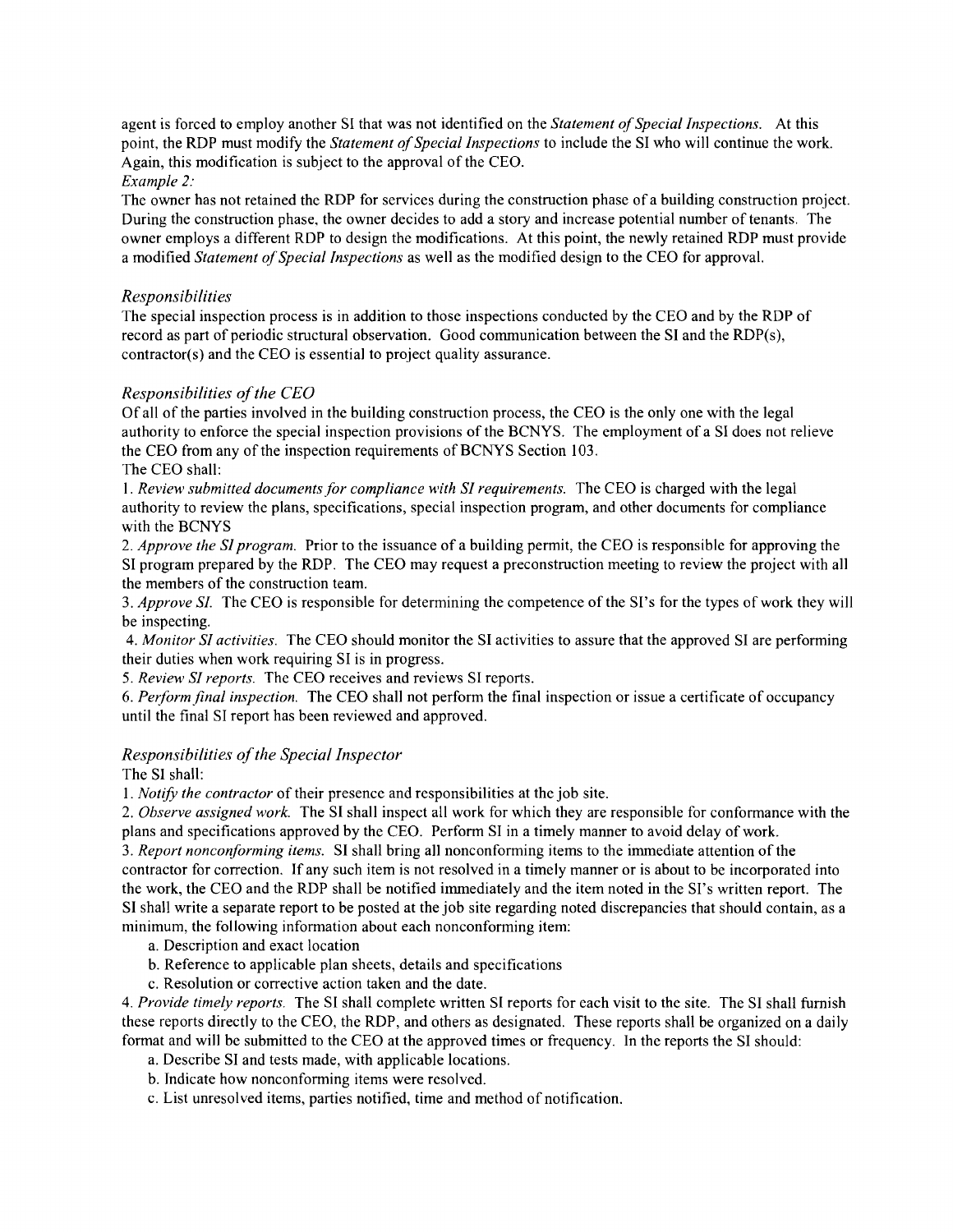d. Itemize changes authorized by the RDP and approved by the CEO.

*5. Submitflnal report.* SI's shall submit a final, signed report to the CEO stating that all items requiring SI and testing were fulfilled and reported and, to the best of their knowledge, in conformance with the approved plans and specifications. Items not in conformance, unresolved items, or any discrepancies in inspection coverage (i.e., missed inspections, periodic inspection when continuous inspection was required, etc.) should be specifically itemized in this report.

#### *Responsibilities of the Owner*

The project owner or the RDP acting as the owner's agent is responsible for employing the SI. The owner or the RDP acting as the owner's agent must also maintain the *Statement of Special Inspections* and obtain the approval of the CEO if any changes are necessary to be made.

#### **Responsibilities of the RDP**

The RDP has many duties and responsibilities related to SI, including the following:

*1. Prepare Sf program.* The RDP shall list the items for which SI is required. The RDP should coordinate with the owner in the selection of who will serve as SI. The RDP is required to list all SI and their duties within the Sl program.

The standard of the industry for employing a qualified testing and inspection agency is its compliance with the requirements of ASTM E-329. Additionally, when employing a SI, the following factors should be considered:

- a. Experience with projects of similar complexity.
- b. Sufficient staffing of qualified SI.
- c. Proximity of inspection and testing facilities.
- d. The capabilities for inspection at remote locations.

*2. Respond to field discrepancies.* If contracted to do so, the RDP shall respond to the SI reports of uncorrected, noncomplying items and shall approve remedial measures. The CEO must approve any remedial measures or changes to the approved construction documents.

*3. Review shop drawings and submit revisions to approved plans.* The RDP shall review and approve shop drawings and submit to the CEO any deviations from the approved plans for approval and incorporation into the building construction project.

#### *Responsibilities of the Contractor/Construction Manager*

*1. Notify the Sf.* The holder of the building permit or their duly authorized agent is responsible for notifying the SI regarding individual inspections required by the approved plans and specifications. Adequate notice shall be provided so that the SI has time to become familiar with the project.

*2. Provide access to the approved construction documents.* The contractor/construction manager is responsible for providing the SI with direct access to the approved plans and specifications.

*3. Provide safe access to the work to be inspected.* 

#### *Qualifications of the SI*

The SI must have the expertise necessary to ensure compliance with the approved construction documents and referenced standards. The easiest way to demonstrate competence as a SI is to be certified by a recognized organization. Certification typically means that the individual has successfully completed a course and an examination. Included in the table below are some certifications that qualified Sl could hold.

The actual persons conducting the tests and inspections must be qualified. The RDP can act as the Sl provided the RDP has the minimum qualifications and is approved by the CEO. When using the following table of SI qualifications a few things must be considered. First, references are made to certifications given by the ICC. Since little time has elapsed between the effective date of the newly revised DC and the date of this publication, the existence of persons holding ICC certifications may not be prevalent or, in some circumstances, available. Secondly, the table represents the preferred qualifications for special inspectors. Since the previous UC did not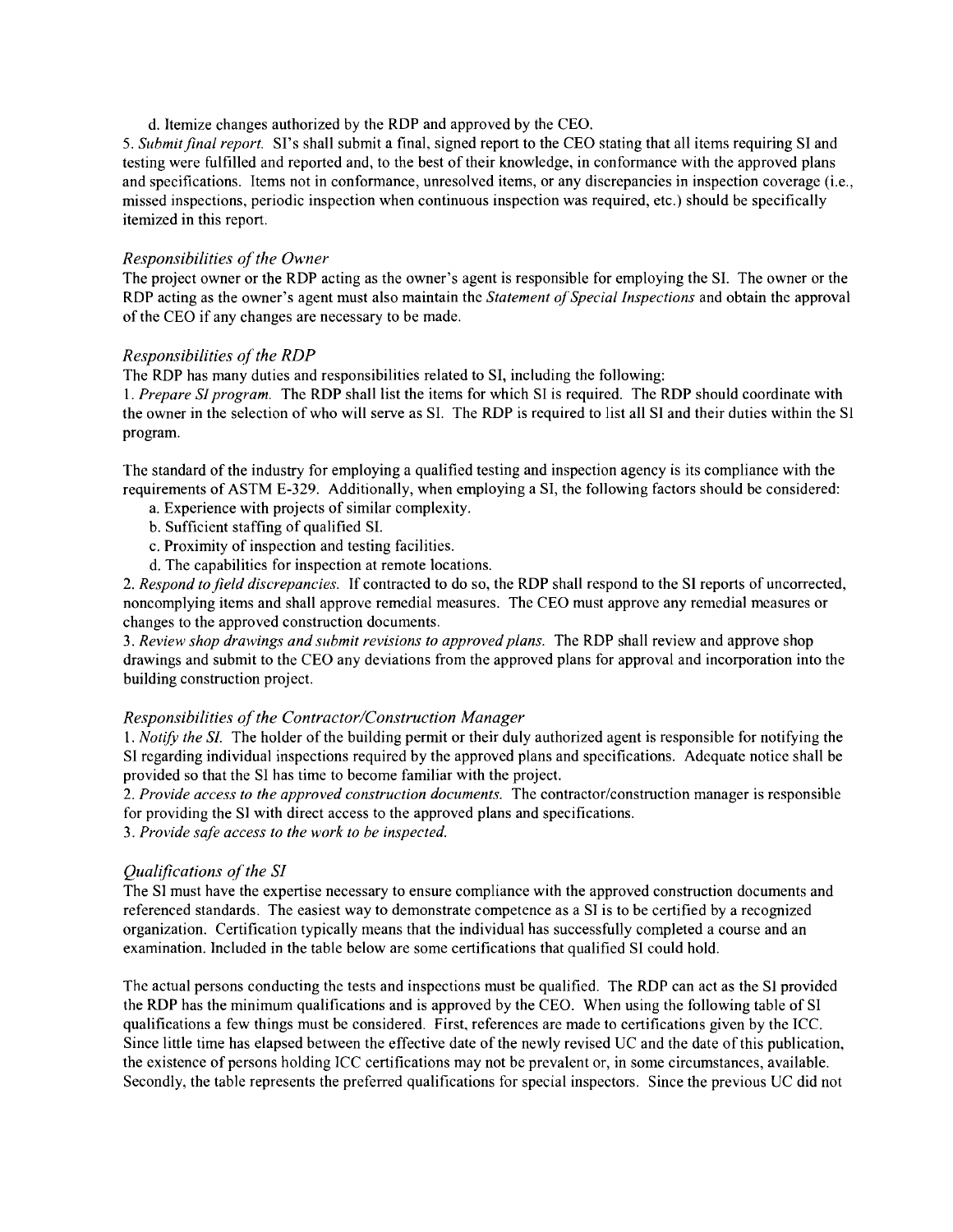specify minimum requirements for SI, there may be many individuals who, because of their experience, may be sufficiently qualified to act in the role of the SI. The UC gives the CEO the ability to make such a judgement and approve who will serve as the SI. The table includes the word *relevant* to describe experience for persons not holding formal certifications. For the purposes of detennining qualifying *relevant* experience, the CEO should consider *relevant* to mean that the prospective SI has experience perfonning the inspections for projects of similar complexity.

> **Ronald Piester, AlA., Director Division of Code Enforcement and Administration**

**Attached Table:**  Special Inspector Qualifications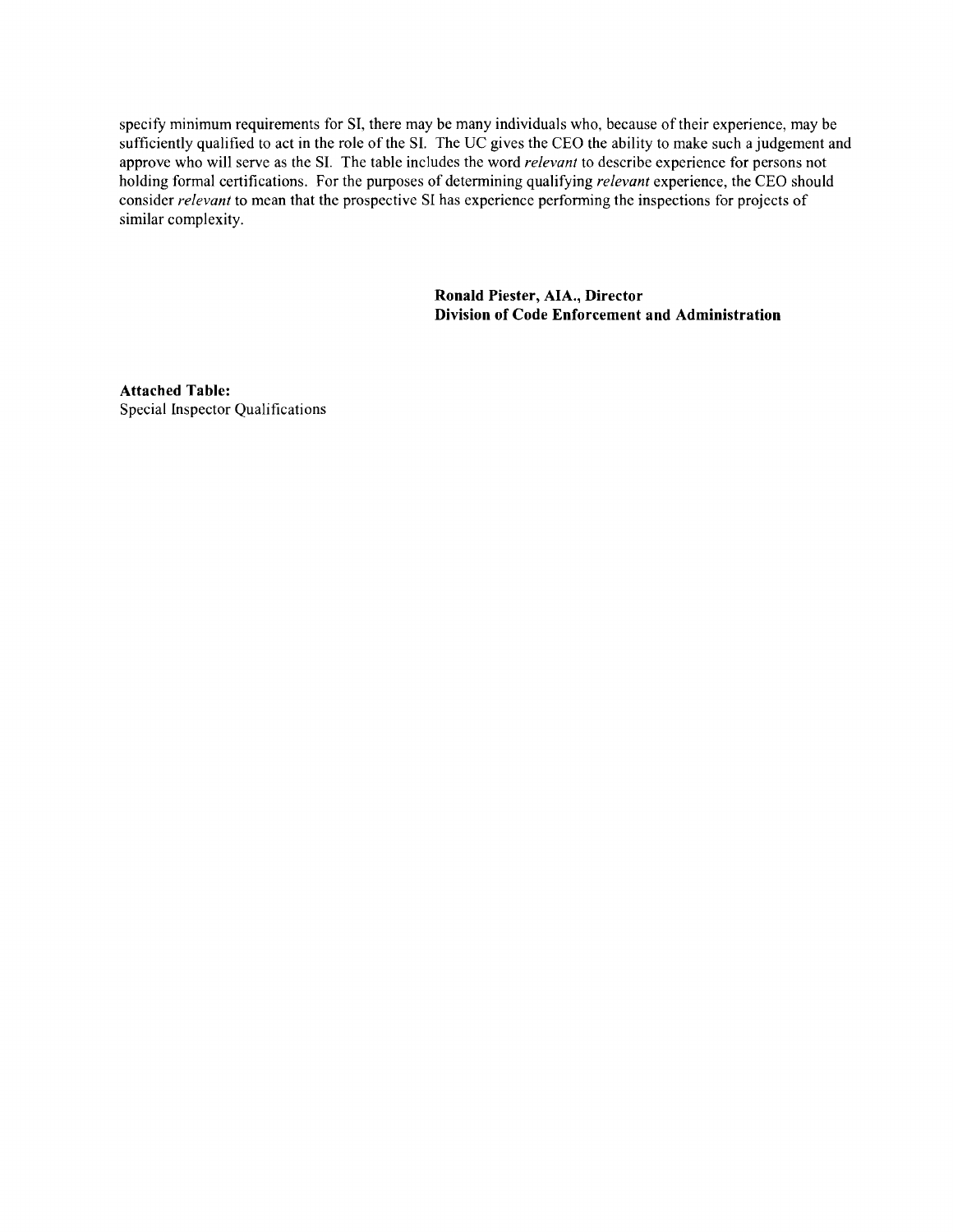## *Special Inspector Qualifications*

| Category                                                                                                         | Code<br>Reference                                                                     | <b>Minimum Qualifications</b>                                                                                                                                                                                                                                                                                                                                                                                                                                                        |
|------------------------------------------------------------------------------------------------------------------|---------------------------------------------------------------------------------------|--------------------------------------------------------------------------------------------------------------------------------------------------------------------------------------------------------------------------------------------------------------------------------------------------------------------------------------------------------------------------------------------------------------------------------------------------------------------------------------|
| <i>*Reinforced</i><br>Concrete                                                                                   | 1704.4                                                                                | 1. Current ICC Reinforced Concrete Special Inspector or ACI<br>Concrete Construction Inspector.<br>2. Concrete field testing can be by an ACI Concrete Field Testing<br>Technician with Grade 1 Certification.<br>3. Engineer-in-Training (EIT) with relevant experience.<br>4. New York State Licensed Professional Engineer (P.E.) with relevant<br>experience.                                                                                                                    |
| Prestressed<br>Concrete                                                                                          | Table 1704.4,<br>Items 8 & 10                                                         | <b>Pretension Tendons</b><br>1. Current ICC Reinforced Concrete certification and ICC prestressed<br>concrete certification and ACI Concrete Field Testing Technician with<br>Grade 1 Certification plus one year relevant experience.<br>2. EIT with relevant experience.<br>3. P.E. with relevant experience.<br><b>Post-tension Tendons</b><br>1. Current Post-Tensioning Institute (PTI) Certification.<br>2. EIT with relevant experience.<br>3. P.E. with relevant experience. |
| Welding                                                                                                          | 1704.3;<br>Table 1704.3,<br>Item $5$ ;<br>Table 1704.4,<br>Item $2$ ;<br>1707.2; 2208 | 1. Current AWS Certified Welding Inspector.<br>2. Current ICC Structural Steel and Welding certificate plus one year<br>of relevant experience.<br>3. Current Level II certification from the American Society for<br>Nondestructive Testing (NDT).<br>4. Current NDT Level III provided previously certified as NDT level II.                                                                                                                                                       |
| High-strength<br><b>Bolting &amp;</b><br><b>Steel Frame</b><br>Inspection                                        | 1704.3.3;<br>Table 1704.3                                                             | 1. Current ICC Structural Steel and Welding certificate and one year<br>of relevant experience.<br>2. EIT with relevant experience.<br>3. P.E. with relevant experience.                                                                                                                                                                                                                                                                                                             |
| Masonry                                                                                                          | 1704.5;<br>Table<br>1704.5.1;<br>Table 1704.5.3                                       | 1. Current ICC Structural Masonry certificate and one year of relevant<br>experience.<br>2. EIT with relevant experience.<br>3. P.E. with relevant experience.                                                                                                                                                                                                                                                                                                                       |
| <b>Sprayed Fire-</b><br>Resistant<br><b>Materials</b>                                                            | 1704.11                                                                               | I. Current ICC Spray-Applied Fire Proofing certificate and one year<br>of relevant experience.<br>2. EIT with relevant experience.<br>3. P.E. with relevant experience                                                                                                                                                                                                                                                                                                               |
| Excavation and<br>Filling;<br>Verification of<br>Soils; Piling &<br>Drilled Piers;<br>Modular<br>Retaining Walls | 1704.7;<br>1704.8;<br>1704.9;<br>1704.13                                              | 1. Current Level II certification in geotechnical engineering<br>technology/construction from the National Institute for Certification in<br>Engineering Technologies (NICET).<br>2. EIT with relevant experience.<br>3. P.E. with relevant experience                                                                                                                                                                                                                               |